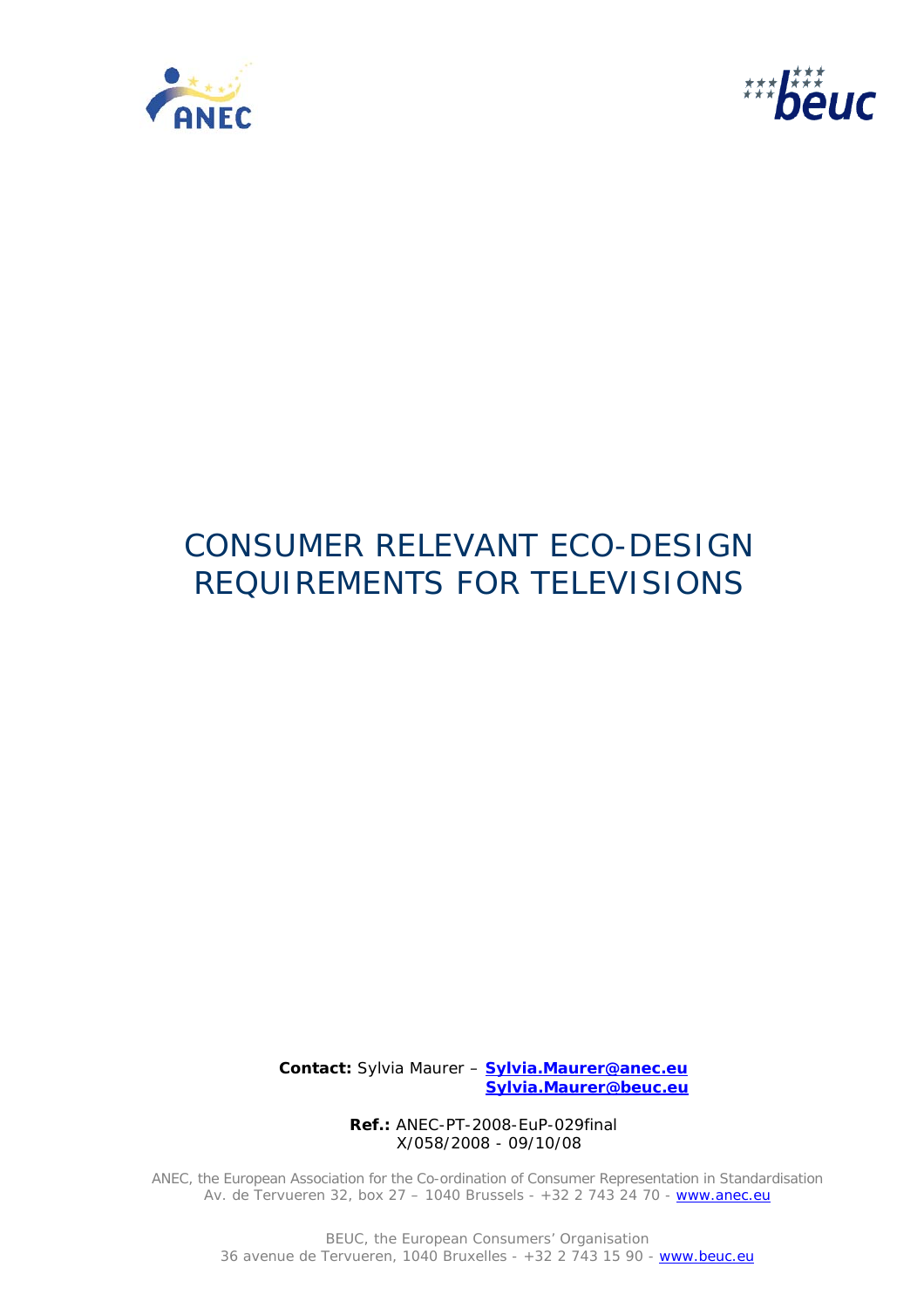



**2**

| Summary                                                                                                                                                                                                                                                                                                                                                                 |
|-------------------------------------------------------------------------------------------------------------------------------------------------------------------------------------------------------------------------------------------------------------------------------------------------------------------------------------------------------------------------|
| In the context of the implementation of the Eco-design of Energy-using<br>- Products (EuP) Directive, the European Commission is proposing eco-design<br>- requirements for televisions (TVs). Mandatory requirements for TVs are in<br>- the interest of most consumers. The preparatory study found that 31 million<br>TVs have been sold in the EU in the year 2005. |
| . This paper outlines the main consumer relevant issues related to the<br>- possible ecodesign requirements for televisions and recommends<br>· improvement options.                                                                                                                                                                                                    |
| We address the need for more consistency between different<br>- EU<br>instruments such as eco-design requirements, the Energy Label and the<br>- Eco-label, in particular in the case of televisions. We also give detailed<br>- recommendations on the layout of the A-G label for televisions.                                                                        |
| . In terms of eco-design requirements, we call on the Commission to make<br>the provision of a hard-off switch mandatory for TVs and stress the need to<br>- address other environmentally relevant aspects such as resource efficiency,<br>- hazardous substances, waste disposal and life-time extension of products.                                                 |

ANEC, the European Association for the Co-ordination of Consumer Representation in Standardisation Av. de Tervueren 32, box 27 – 1040 Brussels - +32 2 743 24 70 - www.anec.eu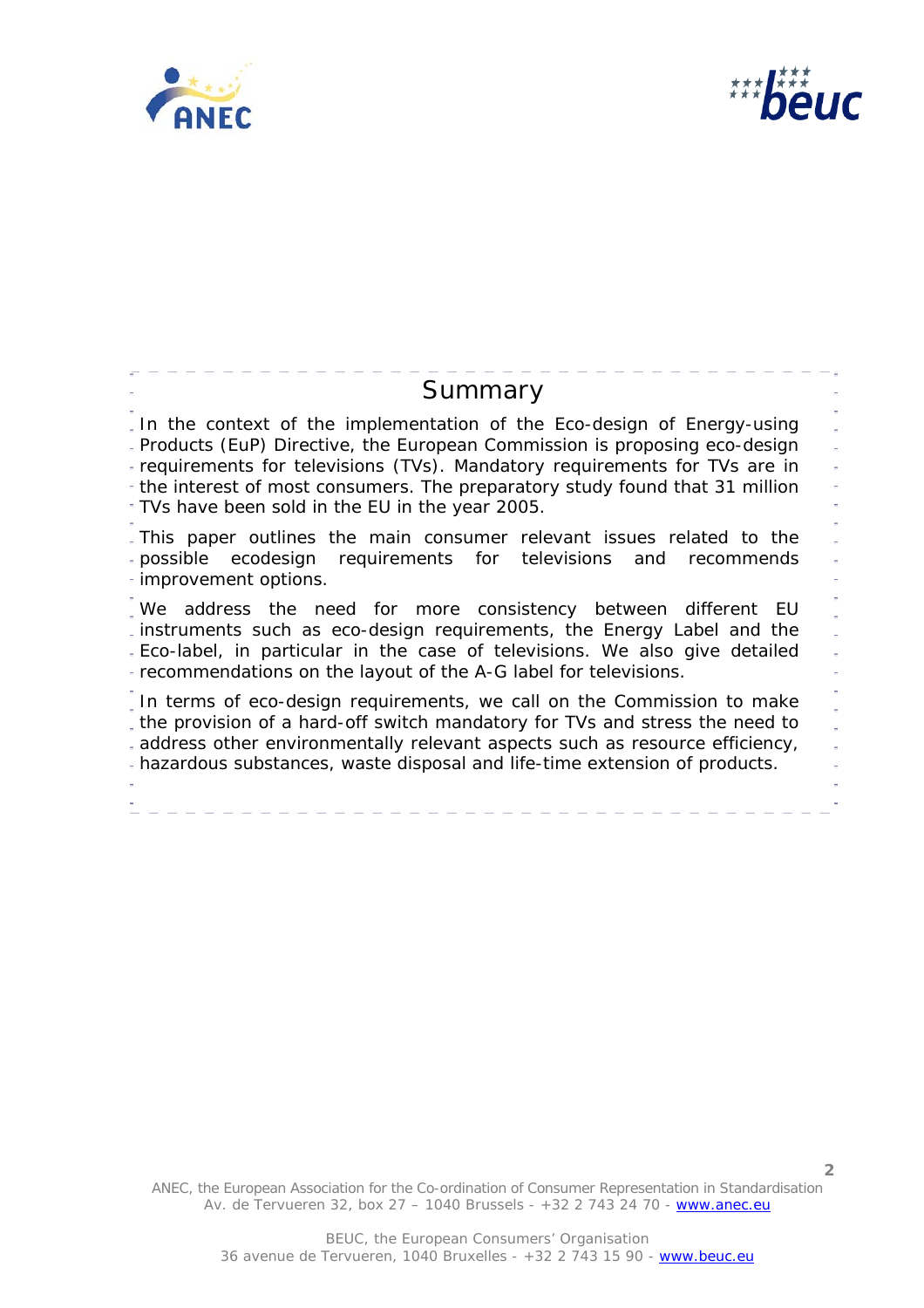



# **Introduction**

ł

Today most consumers own one or several televisions (TVs) at home. TVs is one of the most significant product categories within the eco-design consumer project as 31 million TVs have been sold in the EU in the year 2005 corresponding to a monetary value of more than [1](#page-2-0)8 billion euro<sup>1</sup>.

Consumers usually buy new TVs according to brand names, innovative features, picture quality and resolution. The trend is going towards larger and larger appliances with higher energy consumption. New broadcasting methods such as digital TVs as well as new product features such as recording functions have lead to a fast uptake of new TVs in the market.

The environmental impacts of TVs are determined by the product design (material content, technology and manufacturing process), the product performance characteristics (power consumption in various modes), and consumer choice as well as consumer behaviour in the use phase<sup>[2](#page-2-1)</sup>.

Different from other home appliances such as washing machines and refrigerators, consumers usually are not aware of how much energy their TVs consume. In addition consumers are not aware of how they can make a good choice – combining good technical properties with energy efficiency.

A combination of ambitious minimum energy efficiency requirements for televisions as well as their inclusion into the A-G energy labelling scheme seem therefore to be the most promising approach to phase out the least efficient appliances from the market and to increase the overall energy efficiency of TVs.

In this paper, based on the Commission working document on implementing measures for ecodesign requirements for televisions<sup>[3](#page-2-2)</sup>, we make recommendations on the consumer needs which should be taken into account when deciding on the final Implementing Measure. Our proposal addresses the consistency between different instruments such as ecodesign, EU Energy Labelling and the Eco-label. Moreover, we discuss definitions, requirements for consumer information, the scope of eco-design requirements, the energy efficiency ranking as well as the verification procedure for market surveillance.

<span id="page-2-0"></span><sup>&</sup>lt;sup>1</sup> Fraunhofer IZM: EuP Preparatory Studies "Televisions" (Lot 5), Final Report on Task 1 "Definition", p. 14, 2 August 2007. Stiftung Warentest indicates that in the year 2007 approximately 4.4 million flat screens with an average purchase price of 100 € have been sold to consumers in Germany, test 5/2008, pp. 44-55.

<span id="page-2-1"></span><sup>&</sup>lt;sup>2</sup> Deutsche Umwelthilfe and Fraunhofer IZM: Final Report on Task 3, "Consumer Behaviour and Local Infrastructure", Berlin, 2 August 2007, p. 4.

<span id="page-2-2"></span><sup>&</sup>lt;sup>3</sup> DG TREN: Annex II Working document on implementing measures for ecodesign requirements for televisions, provided on 18 September 2008.

ANEC, the European Association for the Co-ordination of Consumer Representation in Standardisation Av. de Tervueren 32, box 27 – 1040 Brussels - +32 2 743 24 70 - www.anec.eu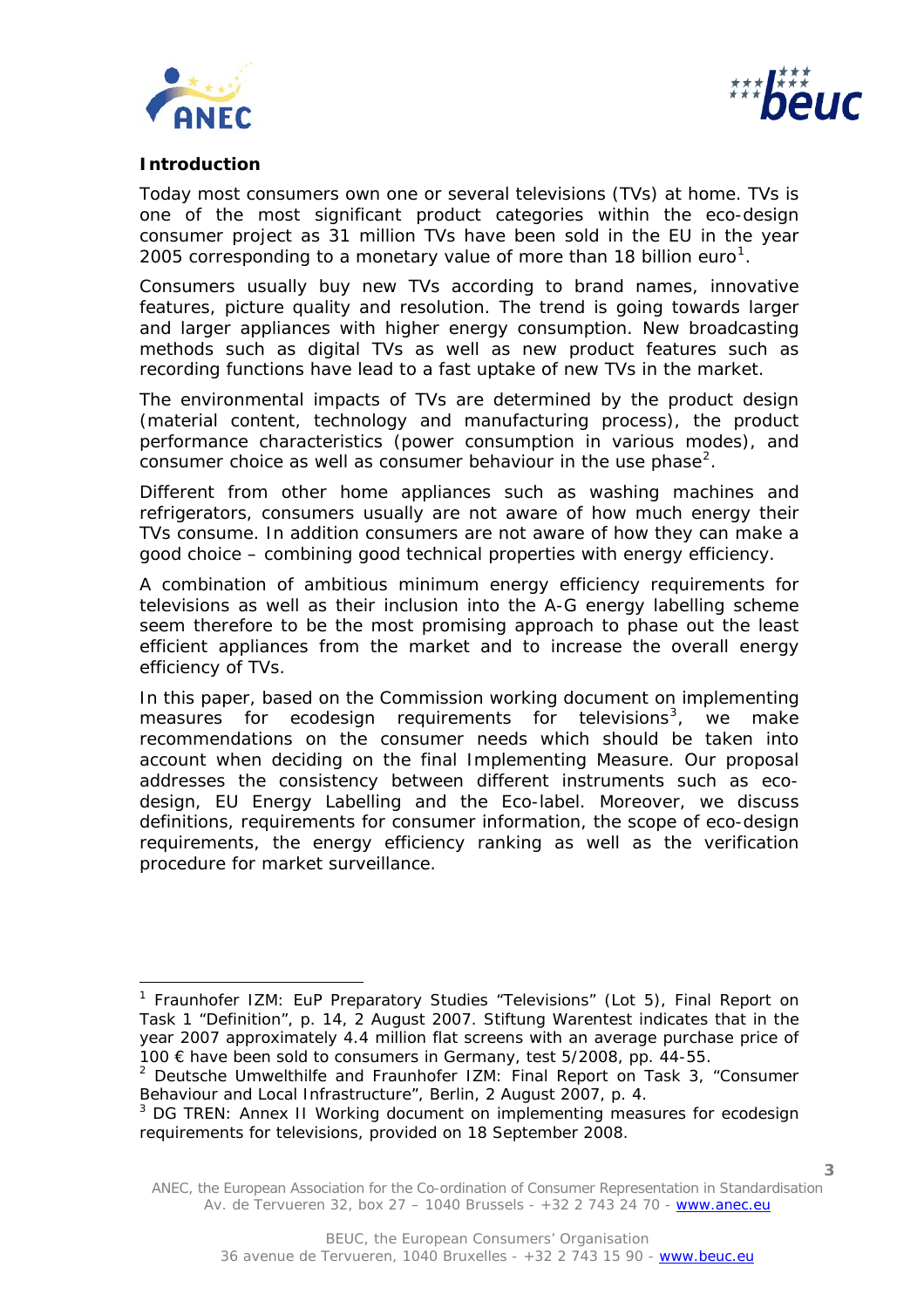



# **1. More consistency between different instruments**

We see a need for more consistency between the different instruments which address the energy efficiency and sustainability of TVs. The ecodesign requirements, the provisions for the EU Energy Label and the criteria for the Eco-label have to be co-ordinated to address the rising energy consumption of TVs successfully. However, this does not seem to be the case in the current working document.

Consumer NGOs have already expressed some concern that the improvement options for eco-design of TVs as outlined in the preparatory study have not been taken fully into account when drafting criteria for the Eco-label<sup>[4](#page-3-0)</sup>.

In addition, it is unclear how the ambition level for future Eco-label criteria will relate to the future EU Energy Label for televisions. As the Eco-label will also lead to an assumption of conformity with Eco-design requirements, it has to be ensured that both processes are closely co-operated.

We therefore emphasise the need for building strong synergies and consistency between these instruments.

# **2. Definitions**

ł

Definition for Televisions

The definitions of the working document are not in line with the definitions which were used in the preparatory study. The working document defines TVs as either television sets or television monitors, whereas the preparatory study had recommended using the following three categories:

- TV-set (receiver, monitor and speaker)
- TV combination unit (single housing of TV-set, video recording, storage and replay)
- TV component unit (system which is sold as TV with additional separate units).

The definition of TVs in the working document is problematic as it includes the three types in one definition and does not clarify that all three types need to be measured separately in order to obtain reliable data for on-mode power measurement.

We therefore suggest modifying the definition for TVs in accordance with the preparatory study as follows:

<span id="page-3-0"></span><sup>&</sup>lt;sup>4</sup> Preliminary comments on the draft Commission Decision of Ecolabel for Televisions (C (2002)1142), prepared by Hans Jager and Blanca Morales on behalf of EEB and BEUC, BEUC X/056/2008, 19 September 2008.

ANEC, the European Association for the Co-ordination of Consumer Representation in Standardisation Av. de Tervueren 32, box 27 – 1040 Brussels - +32 2 743 24 70 - www.anec.eu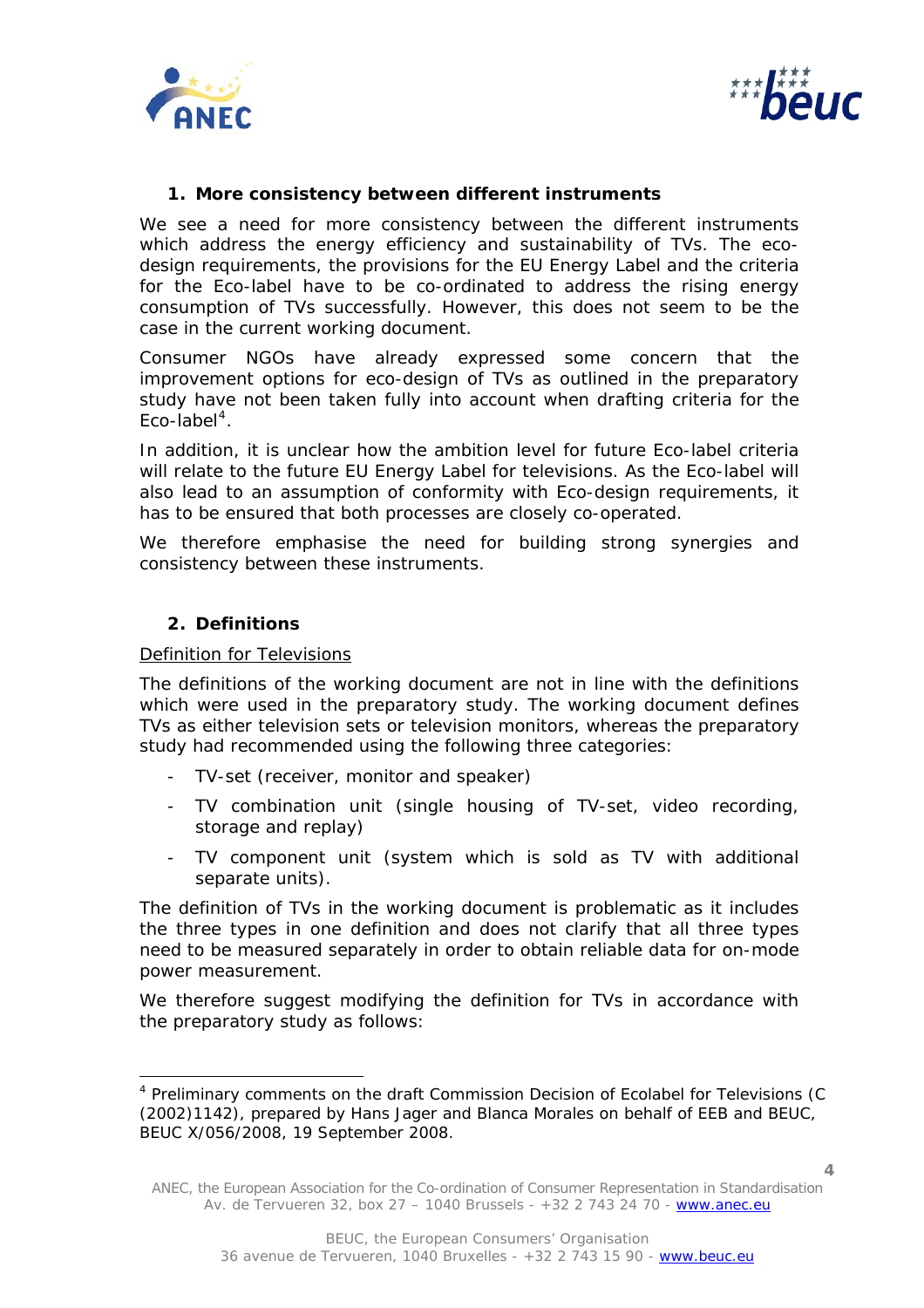



- Television (TV-Set): A commercially available product that is specifically designed to receive and decode a television transmission (broadcast from cable, terrestrial or satellite), whether analogue or digital (integrated tuner), and displays the resulting image on an integrated screen while reproducing the accompanying sound (main function). The tuner/receiver and monitor are encased in a single housing. The product should be mains powered.
- TV/Video Combination Unit: A commercially available product in which the TV and a Video Recording/Storage/Replay System (e.g. videocassette, standard or high definition DVD, hard disk dive, memory chips, or combinations of them) are combined into a single housing. The product should be mains powered.
- TV Component Unit: A commercially available system, which is marketed and sold as a TV, consisting of a receiver and monitor in separate casing. Video is a further optional unit or could be integrated in one of the other units. The system should be mains powered and may have more than one power cord<sup>[5](#page-4-0)</sup>.

#### Definition for TV monitor

The additional definition for "TV monitor" which was not part of the preparatory study seems not to be useful as a monitor is a component of a TV which cannot operate on its own as a TV. The on-mode power consumption of a monitor has to therefore be measured not separately but only when combined in a system. Minimum requirements should therefore apply to the category "TV Component Unit" as defined above.

# Consistency of definitions with IEC 62087

We call for the definition for on-mode to be made consistent with the upcoming standard IEC 62087: 2008.

#### Definition for "forced menu"

l

The term "forced menu" is a new term which is not yet referred to in existing technical standards related to TVs. Some manufacturers equip TVs with a predefined menu which consumers have to go through upon initial start. Users have to select the best settings, e.g. contrast of brightness, with regard to the surroundings in which the TV is placed at home.

However, we ask to specify in the definition for the term "forced menu" that this step will allow consumers to select the best settings with regard to the least energy consumption possible in an assumed standard home environment.

<span id="page-4-0"></span><sup>&</sup>lt;sup>5</sup> Fraunhofer IZM: EuP Preparatory Studies "Televisions" (Lot 5), Final Report on Task 1 "Definition", page 14, Berlin, 2 August 2007.

ANEC, the European Association for the Co-ordination of Consumer Representation in Standardisation Av. de Tervueren 32, box 27 – 1040 Brussels - +32 2 743 24 70 - www.anec.eu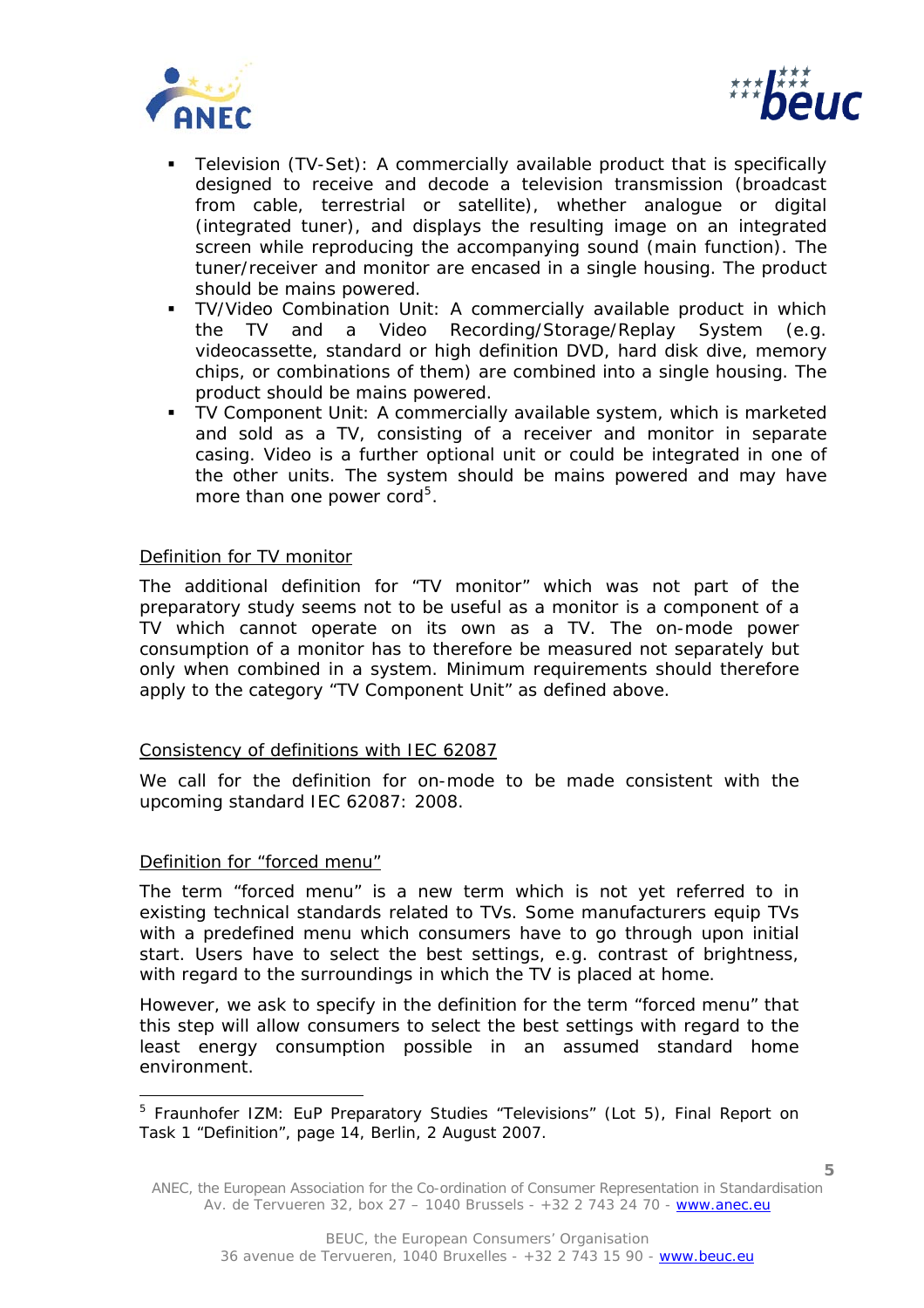



# Definition for "Home mode"

The working document specifies "home mode" as a television setting which is recommended by the manufacturer for normal home use.

However, we ask to clarify that the "home mode" refers to a predefined setting by manufacturers with the least energy consumption possible for an assumed "standard home environment".

#### Measurement for "Home mode"

The Commission working document foresees to test energy efficiency of a TV in the standard or "home mode". This is feasible as it encourages manufacturers to design this pre-set mode energy efficiently. However, the Commission Working document does not make a proposal for the conditions of a standard "home environment" to be used as a basis for the measurement.

It has to be avoided that manufacturers develop "home modes" in which the energy consumption is decreased of the expense of the picture quality. Such practice would allow manufacturers to receive a better labelling class but would fall short of consumer expectations on the picture quality. As a consequence consumers could be dissatisfied with the picture quality and change the settings to the brighter but more energy consuming shop mode. This effect would largely undermine the impact of the Eco-design measure. It should therefore be discussed if a minimum luminance requirement for testing should be defined so that manufacturers cannot go below this required level for a good picture quality.

# **3. Technical documentation**

ł

The working document requires manufacturers to give information on the measurement tests for on-mode power consumption in the technical documentation. We recommend to include a cross-reference to the horizontal measure on standby and off-mode losses and to clarify that the technical documentation must also contain information on measurement tests for standby.

#### **4. Labelling scheme must meet consumer needs**

The Commission proposes to extend the EU Energy Label to all televisions independently from their technology (LCD, plasma, SD and  $HD^6$  $HD^6$ ). In this context, we welcome that consumers will be provided with more information about the energy consumption of televisions. Currently consumers receive

<span id="page-5-0"></span><sup>&</sup>lt;sup>6</sup> LDC (Liquid Crystal Display), SD (Standard Definition), HD (High Definition)

ANEC, the European Association for the Co-ordination of Consumer Representation in Standardisation Av. de Tervueren 32, box 27 – 1040 Brussels - +32 2 743 24 70 - www.anec.eu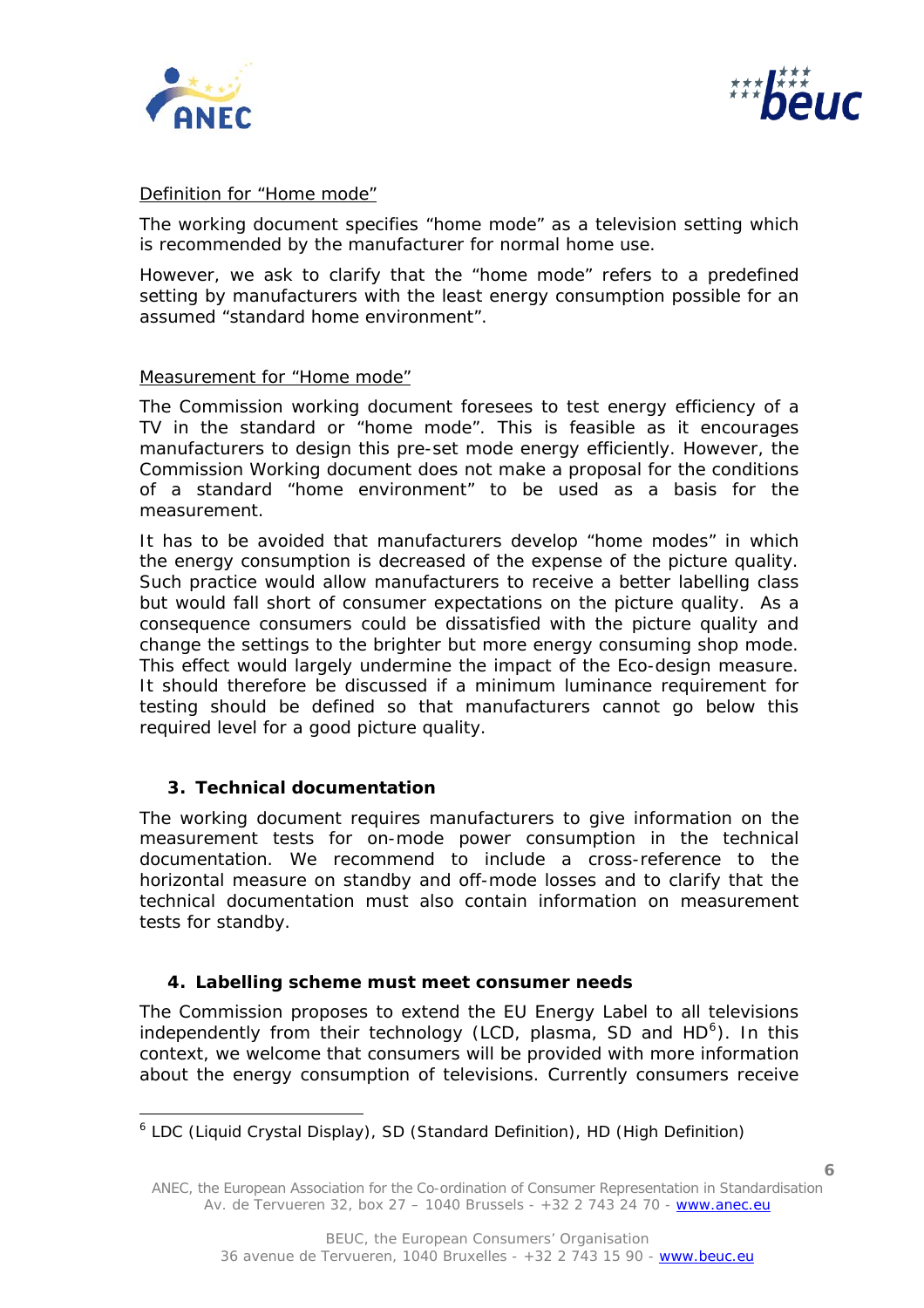

j.



**7**

no information on the power consumption of TVs and other energy-related issues.

In particular, we strongly support tightening the Energy Label classes in four successive stages until the year 2017, as this will ensure a continued incentive for manufacturers to provide more energy efficient televisions to consumers.

#### Empirical research shows consumer support for A-G label

The findings of our recent market research investigating consumers' perceptions of the A-G label strongly recommend keeping the layout of the label in the same A-G format as for other appliances (e.g. fridges, freezers, washing machines, and dishwashers)<sup>[7](#page-6-0)</sup>. The existing layout of the label is very well known by consumers. Most importantly, the A-G label has proven to be successful in steering the market towards more energy efficient appliances. We therefore emphasise that the system behind the Energy Label should be changed, not the layout.

We must therefore express our concern at the Commission proposal for a double scale with numbers and letters, which will simply be confusing for consumers.

# Energy efficiency index should be based on A-G

The purpose of an energy efficiency ranking is first and foremost to inform consumers about differences in the energy efficiency of appliances. We therefore welcome the introduction of an energy efficiency ranking for televisions. However, the ranking, based on an Energy Efficiency Index (EEI), should correspond to the A-G scale and not to numbers from 1-10.

When the A-G and the 7-1 label were shown to consumers, the great majority found the A-G easier to understand than the numerical scale.

ANEC, the European Association for the Co-ordination of Consumer Representation in Standardisation Av. de Tervueren 32, box 27 - 1040 Brussels - +32 2 743 24 70 - www.anec.eu

<span id="page-6-0"></span><sup>&</sup>lt;sup>7</sup> ANEC, BEUC, the UK National Consumer Council, the UK Energy Saving Trust and the UK Government's Department for Environment, Food and Rural Affairs (DEFRA), asked Ipsos MORI to carry out empirical research concerning the consumers' perception of the A-G Energy Label. Altogether seven thousand answers were received from consumers from seven different EU Member States (UK, NL, PL, I, F, D, DK). The main conclusion of this research is that the A-G label is not only very well known by consumers but is also used as practical decision guidance.

The market research has illustrated that the level of awareness of the A-G label is strong in all markets. The level of awareness was highest in Denmark, Netherlands and France where 95% of consumers answered they had seen the A-G label before. When respondents were asked to identify the letter signifying the most energy efficient product the overwhelming majority of respondents in all countries correctly identified the letter "A" as the best (between 97% and 99%). This shows clear evidence that consumers fully understand how the scale works and which products they should choose if they want to opt for energy efficient appliances.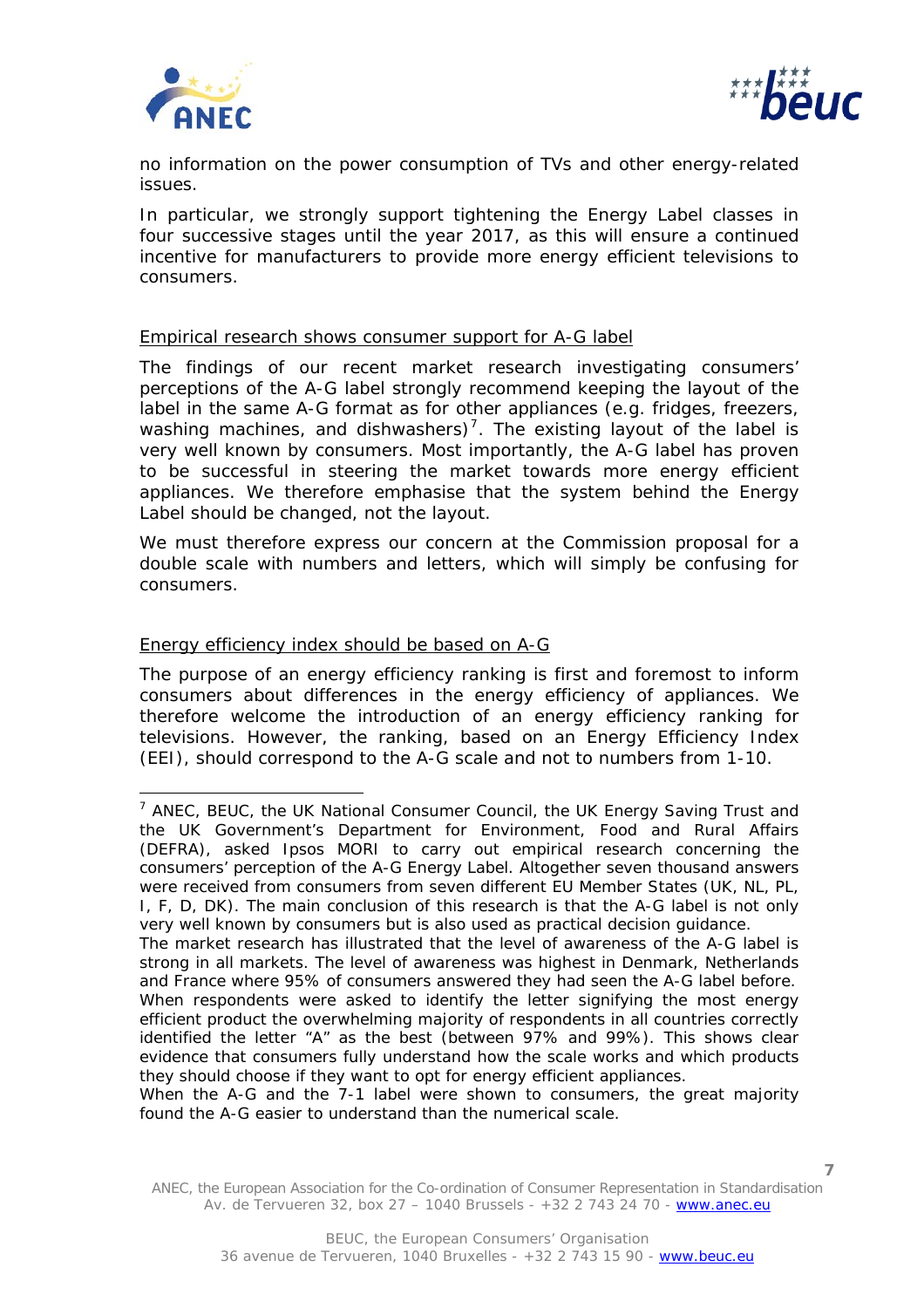



Moreover, the EEI has not been part of the preparatory study. We therefore would like to ask the Commission to clarify on which grounds and data the index and the efficiency ranking has been incorporated. Likewise it remains unclear from the working document if the proposed highest efficiency ranking (EEI < 0,26 corresponding to an energy efficiency ranking of 10) is the technological maximum efficiency of a TV or if an adaptation of the ranking will be required in the future. We ask the Commission for clarifications on this point.

# Indication of annual on-mode energy consumption and stand-by on the label

In the light of differing consumer behaviour it seems difficult to accurately indicate the annual on-mode energy consumption on the label. While some consumers might use their TV once a week, others use it several hours per day. It therefore must be made clear that the calculation is based on 4h TV consumption per day.

# Printing and size of the label

When making the final decision on the size and colour of the label, it has to be ensured that the label is easily accessible and legible for all consumers. Especially the size of the font should be chosen in a way that also visually impaired persons can easily read the information.

#### Timing of updating Energy label

The working document foresees an updating of the Energy Label classes always for 1 January of certain years. However, as many consumers buy new TVs before Christmas, we would have to have new labels available in the month of September. This would provide consumers with the latest information at a time of the year where a peak demand for TVs is likely.

#### Maximum power consumption for each labelling class

We are concerned that even very large screens, which have very high overall energy consumption could be labelled as "A" class in the future. This would be misleading for consumers as they expect "A" class products to be "energy savers" but in fact the total electricity consumption would be high. Therefore we propose that in addition to the energy efficiency index an absolute power consumption level per class should be introduced. This would ensure that very large screens could not be labelled in the best class.

ANEC, the European Association for the Co-ordination of Consumer Representation in Standardisation Av. de Tervueren 32, box 27 – 1040 Brussels - +32 2 743 24 70 - www.anec.eu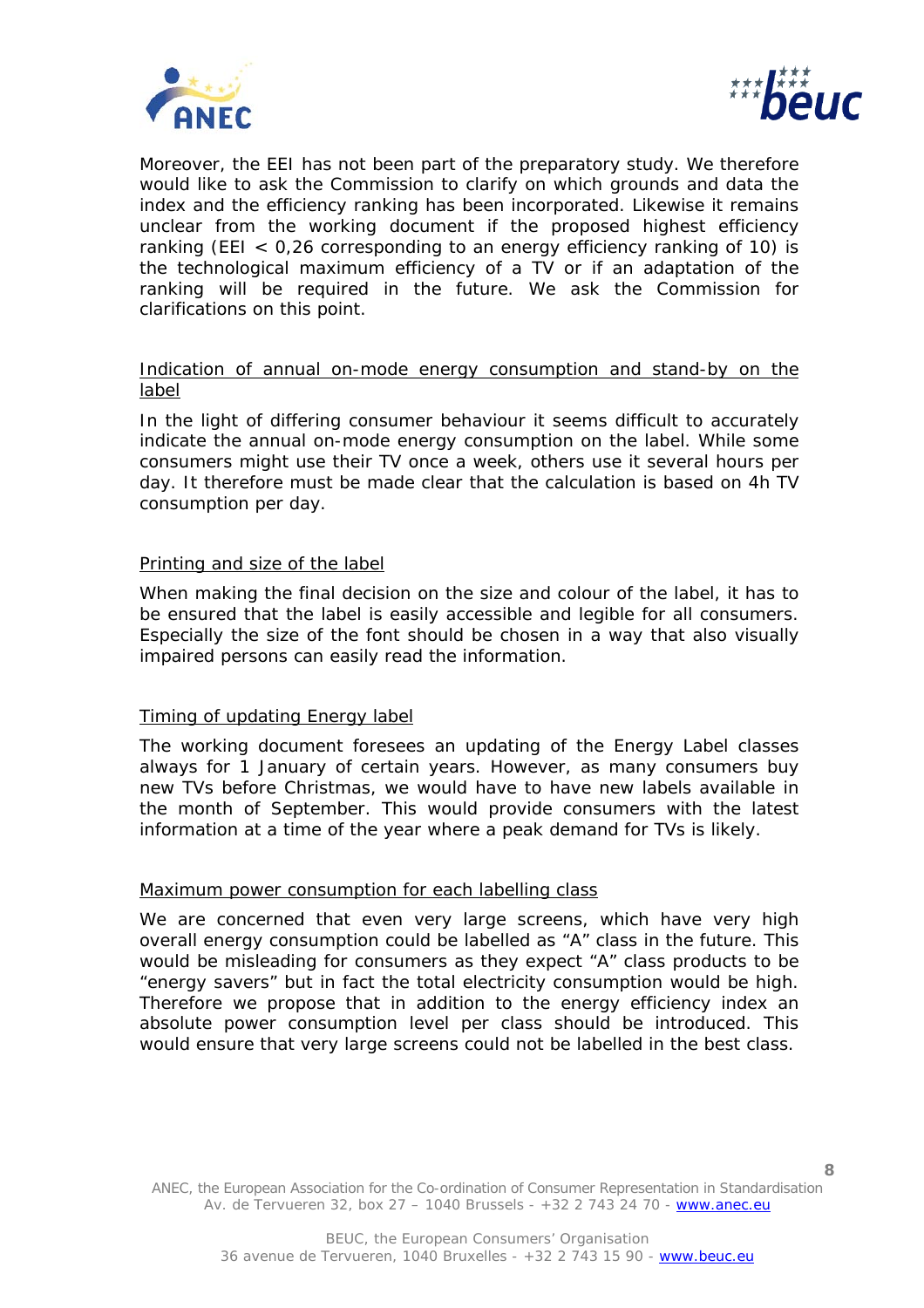



# **5. Improving consumer information**

In addition to the labelling scheme, we see room for improving consumer information on the energy consumption of TVs.

First, consumers are not aware that individual power consumption depends on the TV settings, use patterns and viewing habits. For example consumers are not aware that higher brightness and contrast lead to higher energy consumption. We therefore ask to include information on the settings and how the energy consumption can be reduced in the product manual delivered with the TV. Information about energy consumption in the different modes should be given to consumers according to IEC 62087: 2008 and not only for on-mode settings pre-defined by the manufacturer.

Second, consumers do not receive any information on environmentally relevant issues such as recyclability, hazardous substances or possibilities to repair televisions. Although information requirements should not substitute the need to set mandatory legal minimum requirements, information provision on these aspects should be improved. It is important that consumers have access to this information before they make a purchase decision and so it would not be sufficient to include such information in the technical fiche only.

Finally, there is no obligation to inform consumers about technical features such as analogue/digital signals, resolution and connection hubs for external devices. As this information can have a significant impact on the purchase decision, we ask to include these aspects in the information requirements for manufacturers.

# **6. Eco-design requirements**

We are disappointed that the eco-design requirements focus only on energy efficiency in the on-mode and largely ignore the full improvement potential which has been shown in the preparatory study. Other environmentally relevant aspects such as resource efficiency, hazardous chemical substances, waste disposal and repair should also be addressed in the working document.

#### Eco-design requirements for on-mode power consumption

The working document contains a two tier approach for minimum requirements for on-mode power consumption:

- for televisions which will be put on the market before 31 December 2012 different requirements for full HD and other TVs are foreseen.
- for televisions which will be put on the market from 1 January 2014, the same requirements are foreseen for all TVs.

ANEC, the European Association for the Co-ordination of Consumer Representation in Standardisation Av. de Tervueren 32, box 27 – 1040 Brussels - +32 2 743 24 70 - www.anec.eu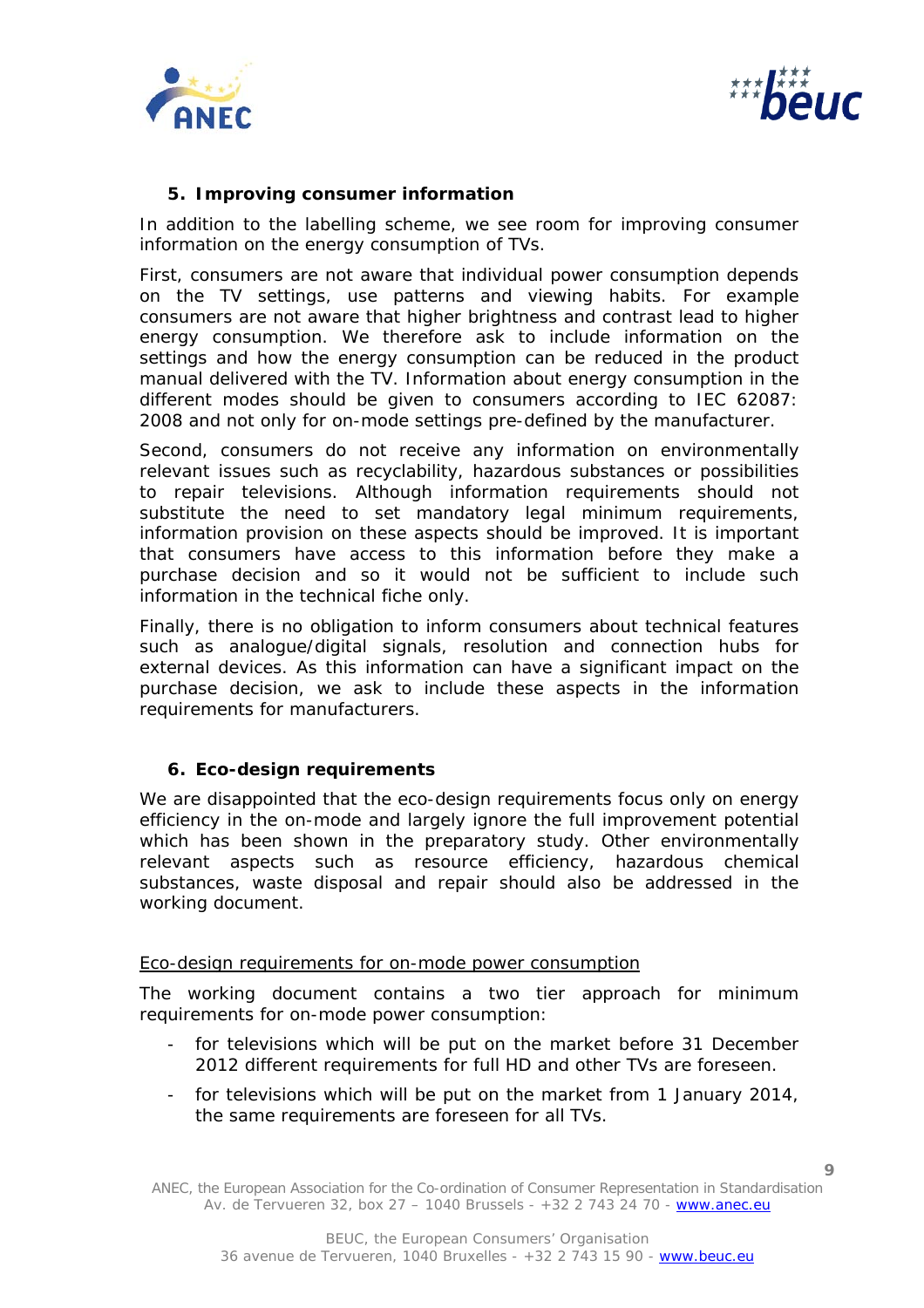



In our view, considering that they use particularly large amounts of energy, HD televisions should be set the same requirements as all other TVs already from the beginning.

#### Basic power consumption is set too low

The preparatory study has recommended a basic power consumption of 40W compared to 20W in the working draft. This is considered too low since it makes it more difficult for smaller TVs to meet the minimum requirements and to reach an A label classification<sup>[8](#page-9-0)</sup>. As smaller TVs use less energy in overall terms they should not be negatively affected by the Implementing Measure. It should be ensured that consumers have a good choice of small size class "A" TVs. We therefore ask to set the basic power consumption at 40W.

#### Mandatory hard-off switch needed

We ask to include a requirement for a mandatory hard-off switch in the ecodesign requirements. The switch should be clearly visible and easily accessible, and must allow consumers to turn the energy consumption to zero.

As outlined in the preparatory study for TVs, consumers expect their TV to have a hard-off switch. Not only does data from international research illustrate that consumers are making extensive use of off-switches when provided<sup>[9](#page-9-1)</sup>, consumer testing regularly criticises products which do not provide for a hard-off switch<sup>[10](#page-9-2)</sup>.

# Eco-design requirements for repair

So far, repair rates have been very low for LCD and plasma sets $11$ . If we want to achieve more sustainability, we also need to extend the lifetime of products. The Eco-label addresses this issue, e.g. by setting requirements on the availability of spare parts for a certain time. Consumer organisations are therefore disappointed that this issue has not been addressed in more detail in the preparatory study. Minimum requirements for life-time extension should be part of eco-design measures for TVs.

ł

<span id="page-9-0"></span><sup>&</sup>lt;sup>8</sup> This is due to the fact that the energy consumption of the display is less relevant for the total energy consumption of small TVs.

<span id="page-9-1"></span><sup>&</sup>lt;sup>9</sup> Fraunhofer Institute for Reliability and Microintegration (IZM): EuP Preparatory Study Lot 5, Final Report Task 3 on consumer behaviour and local infrastructure, page 12.

<sup>&</sup>lt;sup>10</sup> See for example Stiftung Warentest

<span id="page-9-3"></span><span id="page-9-2"></span><sup>&</sup>lt;sup>11</sup> U.S. Consumer Union: "What if your TV breaks? More than 93,000 TV owners tell you what to expect", Consumer Reports, March 2008, p. 31.

ANEC, the European Association for the Co-ordination of Consumer Representation in Standardisation Av. de Tervueren 32, box 27 – 1040 Brussels - +32 2 743 24 70 - www.anec.eu